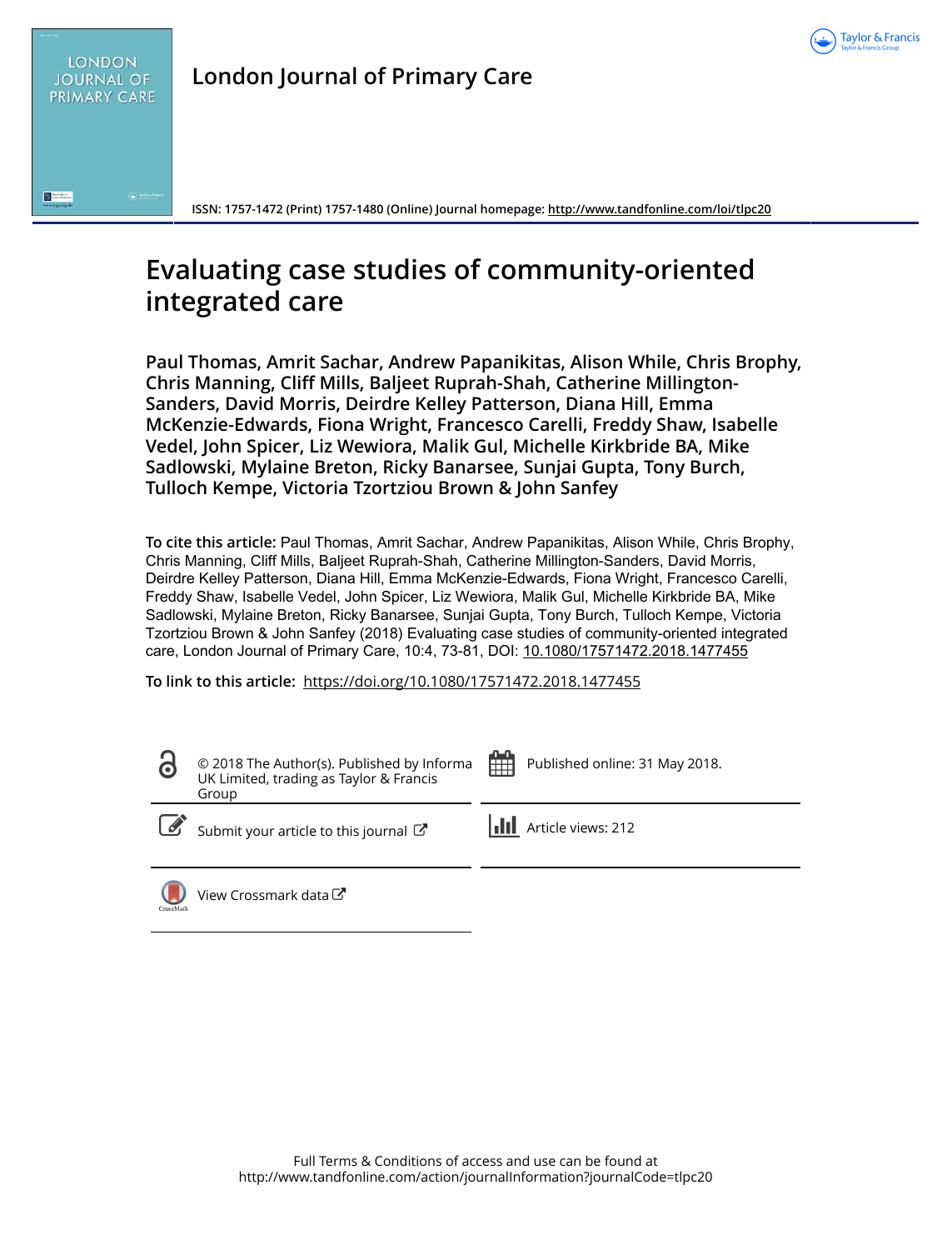#### REVIEWED. OPINION & DEBATE

Tavlor & Francis Group

<span id="page-1-4"></span>Taylor & Francis

<span id="page-1-9"></span><span id="page-1-6"></span>**A OPEN ACCESS** Check for updates

## **Evaluating case studies of community-oriented integrated care**

Paul Thomas<sup>a</sup>, Amrit Sa[c](#page-1-2)har<sup>b</sup>, An[d](#page-1-3)rew Papanikitas<sup>c</sup>[,](http://orcid.org/0000-0003-0955-3472) Alison Whil[e](#page-1-4)<sup>d</sup> D, Chris Brophy<sup>e</sup>, Chris Manning<sup>f</sup>, Cliff Mills<sup>g</sup>, Bal[j](#page-1-9)eet Ruprah-Shah<sup>h</sup>, Catherine Mi[ll](#page-1-11)ington-Sanders<sup>i</sup>, David Morris<sup>j</sup>, Deirdre Kelley Patterson<sup>k</sup>, Diana Hill<sup>i</sup>, Emma McKe[n](#page-1-13)zie-Edwards<sup>m</sup>, Fi[o](#page-1-14)na Wright<su[p](#page-1-15)>n</sup>, F[r](#page-1-17)ancesco Carelli<sup>o</sup>, Freddy Shaw<sup>p</sup>, Isabelle Vedel<sup>q</sup>, John Spicer<sup>r</sup>, Liz Wewiora<[s](#page-1-18)up>s</sup>, Malik Gul<sup>[t](#page-1-19)</s[u](#page-1-20)p>, Michelle Kirkbride BA<sup>u</sup>, Mike Sadlowski<sup>[v](#page-1-21)</sup>, Mylaine Breton<sup>w</sup>, Ricky Banarsee<sup>x</sup>, Sunjai Gupta<sup>y</sup>, Tony Burch<sup>z</sup>, Tulloch Kempe<sup>aa</sup>, Victoria Tzortziou Brown<sup>[ab](#page-1-27)</sup> and John Sanfey<sup>ac</sup>

<span id="page-1-15"></span><span id="page-1-14"></span><span id="page-1-13"></span><span id="page-1-12"></span><span id="page-1-11"></span><span id="page-1-10"></span><span id="page-1-8"></span><span id="page-1-7"></span><span id="page-1-5"></span><span id="page-1-3"></span><span id="page-1-2"></span><span id="page-1-1"></span><span id="page-1-0"></span><sup>a</sup>London Journal of Primary Care, RCGP, London, UK; <sup>b</sup>Clinical and Implementation Lead for Mental Health in North West London Diabetes Transformation Programme, North West London Collaboration of CCGS, London, UK; <sup>c</sup>Ethics and Philosophy, London Journal of Primary Care, NIHR Academic Clinical Lecturer in General Practice, Oxford University, Oxford, UK; dCommunity Nursing, King's College London, London, UK; Resolving Together Limited, RCGP, London, UK; <sup>f</sup>UPstream Healthcare Action for NHS Workforce Wellbeing, RCGP, London, UK; <sup>g</sup>Principal Associate Mutuo, Consultant with Anthony Collins Solicitors, London, UK; hAccomplish Consultancy, Programme Lead for Transformation, Kensington and Chelsea Social Council, RCGP, London, UK; <sup>i</sup>Kingston CCG End of Life Care Clinical Lead and Macmillan GP, RCGP, London, UK; <sup>j</sup>Mental Health, Inclusion and Community, Centre for Citizenship and Community School of Social Work, Care and Community, University of Central Lancashire, Preston, UK; <sup>k</sup>Centre for the Study of Policy and Practice in Health and Social Care, University of West London, London, UK; <sup>I</sup>Essential Parent, London, UK; <sup>m</sup>London Journal of Primary Care, University of Oxford and Salaried GP, Oxford, UK; <sup>n</sup>Public Health, London Borough of Barking and Dagenham and Greater London Authority, London, UK; <sup>o</sup>London Journal of Primary Care, Professor Family Medicine, EURACT Council Executive Board, University of Milan, Milan, Italy; PMedical Educator, RCGP, London, UK; <sup>q</sup>Department of Family Medicine, McGill University, Montreal, Canada; <sup>r</sup>Head of Primary Care Education and Development, Health Education England [South London Team], London, UK; <sup>s</sup>Open Eye Gallery, Liverpool, UK; 'Wandsworth Community Empowerment Network, London, UK; "NorWest Co-op Community Health Centre, Winnipeg, Canada; 'BKin, MSc Applied Ergonomics, Winnipeg, Canada; "Department of Community Health, Universite de Sherbrooke, Sherbrooke, Canada;<br>«Mel BeN GiC Tondon TIK: 'South London and Maudsley NHS Trust Tondon TIK: 'Health Educ WeLReN CiC, London, UK; <sup>y</sup>South London and Maudsley NHS Trust, London, UK; <sup>z</sup>Health Education England North London, London, UK; <sup>aa</sup>Service Development, Staywell, Kingston Coordinated Care Programme – Design Team and Delivery Group member, London, UK; <sup>ab</sup>Lead On Integrated Care and Research NHS Tower Hamlets CCG and RCGP Joint Hon Sec, RCGP, London, UK; <sup>ac</sup>Hammersmith and Fulham GP Federation, London, UK

#### <span id="page-1-28"></span><span id="page-1-27"></span><span id="page-1-25"></span><span id="page-1-24"></span><span id="page-1-22"></span><span id="page-1-21"></span><span id="page-1-20"></span><span id="page-1-19"></span><span id="page-1-18"></span><span id="page-1-17"></span>ABSTRACT

This paper summarises a ten-year conversation within London Journal of Primary Care about the nature of community-oriented integrated care (COIC) and how to develop and evaluate it. COIC means integration of efforts for combined disease-treatment and health-enhancement at local, community level. COIC is similar to the World Health Organisation concept of a Community-Based Coordinating Hub – both require a local geographic area where different organisations align their activities for whole system integration and develop local communities for health. COIC is a necessary part of an integrated system for health and care because it enables multiple insights into 'wicked problems', and multiple services to integrate their activities for people with complex conditions, at the same time helping everyone to collaborate for the health of the local population. The conversation concludes seven aspects of COIC that warrant further attention.

#### <span id="page-1-26"></span><span id="page-1-23"></span><span id="page-1-16"></span>**KEYWORDS**

Community-oriented integrated care; new care models; primary care home; community-based coordinating hubs

#### **Related LJPC Papers**

- Elisabeth Paice & Samia Hasan (2013) Educating for integrated care, London Journal of Primary Care, 5:1, 52–55, DOI: 10.1080/17571472.2013.11493374
- Paul Thomas, Tony Burch, Ewan Ferlie, Rachel Jenkins, Fiona Wright, Amrit Sachar & Baljeet Ruprah-Shah (2015) Community-oriented integrated care and health promotion – views from the street, London Journal of Primary Care, 7:5, 83–88, DOI: 10.1080/17571472.2015.1082347
- Thomas P (2017). Collaborating sites for community-oriented integrated care and health promotion, London Journal of Primary Care, 9:1, 2–6, DOI: 10.1080/17571472.2016.1271491.
- Victoria Tzortziou Brown, Irem Patel, Nicola Thomas, James Tomlinson, Rachel Roberts, Hugh Rayner, Neil Ashman & Sally Hull (2017) New ways of working; delivering better care for people with long-term conditions, London Journal of Primary Care, 9:5, 60–68, DOI: 10.1080/17571472.2017. 1361619

© 2018 The Author(s). Published by Informa UK Limited, trading as Taylor & Francis Group.

**CONTACT** Paul Thomas **paul.thomas7@nhs.net** 

This is an Open Access article distributed under the terms of the Creative Commons Attribution License (<http://creativecommons.org/licenses/by/4.0/>), which permits unrestricted use, distribution, and reproduction in any medium, provided the original work is properly cited.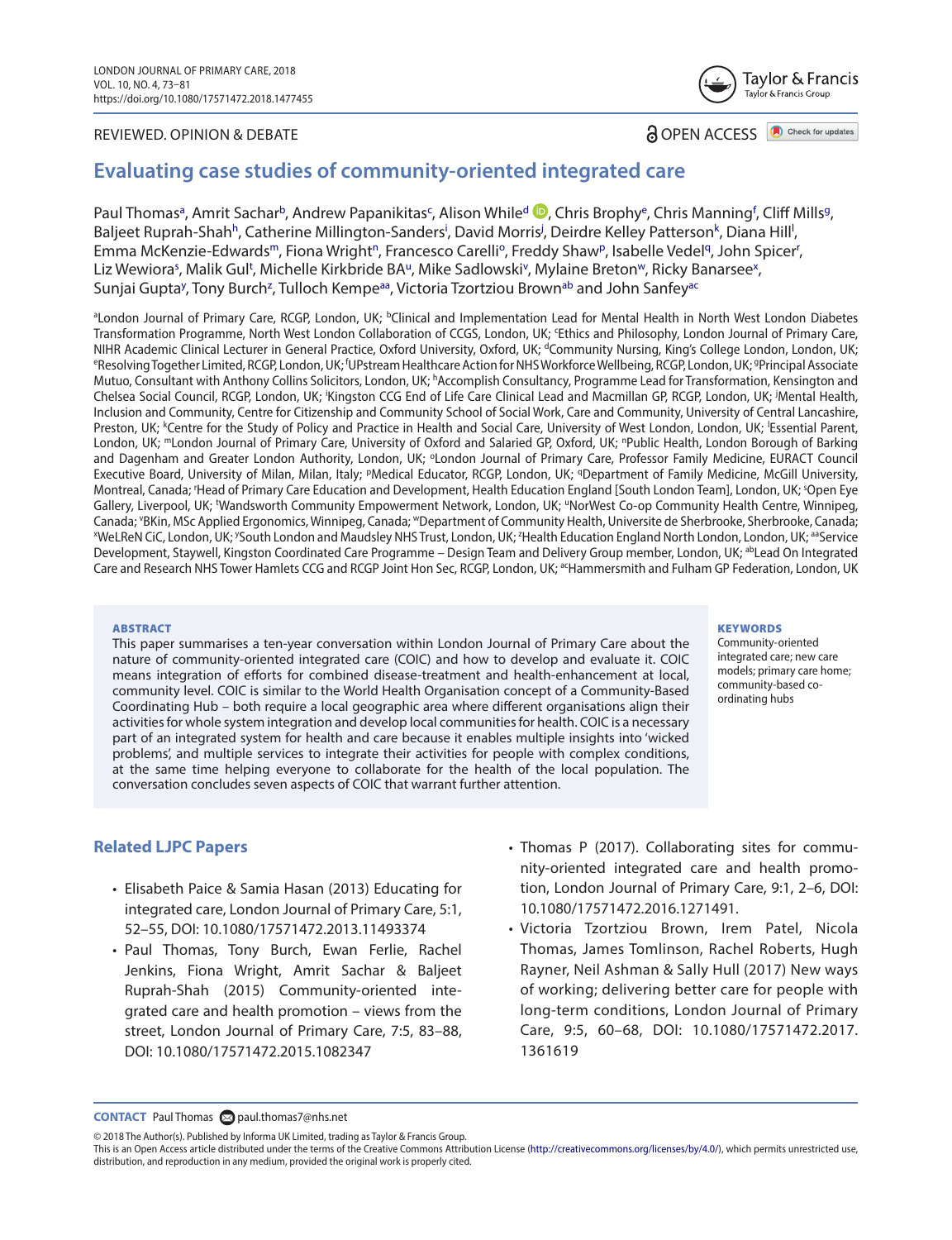• John Sanfey (2017) The use of case studies to drive bottom-up leadership in community-oriented integrated care and health promotion (COIC), London Journal of Primary Care, 9:1, 7–9, DOI: 10.1080/17571472.2016.1271497

#### **Why this matters to us**

London Journal of Primary Care (LJPC) is a network of people who want to develop community-oriented integrated care. This includes building, as a force for whole-society health, local health communities. Such communities see health as an asset to build from, as well as treating diseases where possible. Over ten years we have co-produced papers that reveal different insights into COIC, and have had tangible impact on policy. This stage of LJPC has come to a natural end. We want to describe what we have learned, and how others can continue this kind of work in different contexts.

## **Key message – What the reader might learn from the paper**

How to develop case studies of community-oriented integrated care and health promotion.

#### **Governance**

LJPC Board facilitated discussions and provided overview of the writing of this paper

On 13 March 2017 nineteen participants at a London Journal of Primary Care (LJPC) meeting in London (UK) discussed aspects of community-oriented integrated care (COIC) that need to be better understood. They continued a conversation of many years. In the very first year of LJPC (2008) nearly half of the 52 papers explored the modern-day implications of the 1978 Alma Ata agreement. This identified community-oriented integration of care and health improvement to be a key component. In 2012 and 2013, with colleagues from America and Canada, LJPC stimulated debates about 'Local Health Communities for Integrated Care' at the North American Primary Care Research Group (NAPCRG) [\[1](#page-8-7)]. In 2015 and 2017, with RCGP London, LJPC stimulated debates about 'Communityoriented integrated care and health promotion' at the (London) City Health Conferences [[2](#page-8-8)]. In 2017 LJPC started to develop a network of collaborating sites to better understand how to achieve community-oriented integrated care and health promotion in different contexts [[3\]](#page-8-9).

Participants in the conversation have included colleagues from Canada and America as well as the UK. Many are primary care practitioners. Others have specialist expertise in mutual organisations, public health, research, nurse leadership, end of life care, schools, the arts, selfcare, patient self-help groups and community development initiatives.

Arriving at a shared understanding of COIC took time. Perhaps it was the language of the time that led to its emergence. The popular rhetoric was 'integrated care'; to which the response of the LJPC community was: *yes, and integration must be oriented towards local communities rather than towards hospitals*.

COIC is a concept rather than a specific model. As well as vertical integration between specialists and generalists through 'care pathways', it advocates horizontal integration between primary care and public health, as emphasised in *community*-*oriented primary care* [\[4](#page-8-0)]*,* the *New Public Health* [[5\]](#page-8-1) and community-oriented approaches to general practice [[6\]](#page-8-2)*.*

<span id="page-2-7"></span><span id="page-2-6"></span><span id="page-2-5"></span><span id="page-2-4"></span><span id="page-2-3"></span>COIC values health as an asset to build healthy societies, as well as appreciating the need to treat illnesses [\[7](#page-8-3)]. COIC combines structural alignment, as emphasised in the World Health Organisation (WHO) concept of a geographic, *community*-*based coordinating hub* [\[8](#page-8-4)] with the *learning organisation* principle of cycles of collaborative learning and coordinated change to build healthy communities [\[9–11](#page-8-5)]. COIC also involves collaboration between groups of people with different interests (e.g. patients, citizens, healthcare professionals), and across organisational boundaries, helping to develop shared purpose for health within communities. It therefore benefits from theories, models and structures that support co-operative working [[12](#page-8-6)].

<span id="page-2-8"></span><span id="page-2-2"></span><span id="page-2-1"></span><span id="page-2-0"></span>Considering health to be an asset from which to build healthy societies, while also treating illnesses is a *wicked problem.* This is a problem that is *difficult or impossible to solve because of incomplete, contradictory, and changing requirements that are often difficult to recognise*. Wicked problems cannot be solved through one agent; they require inter-organisational and inter-personal collaboration to address more than one thing at the same time, and they require co-adaptation for things to fit well together. This means that COIC is closely linked to the idea of a *local health community,* namely a geographic area where different disciplines and all citizens collaborate for the sake of the health of the population as a whole. This requires a shared vision that is broad enough to be meaningful to all (i.e. whole society healthy), a system that shows how different people can contribute at different times, and a broad sense of ownership that is generated when people engage in cycles of collaborative learning and coordinated change.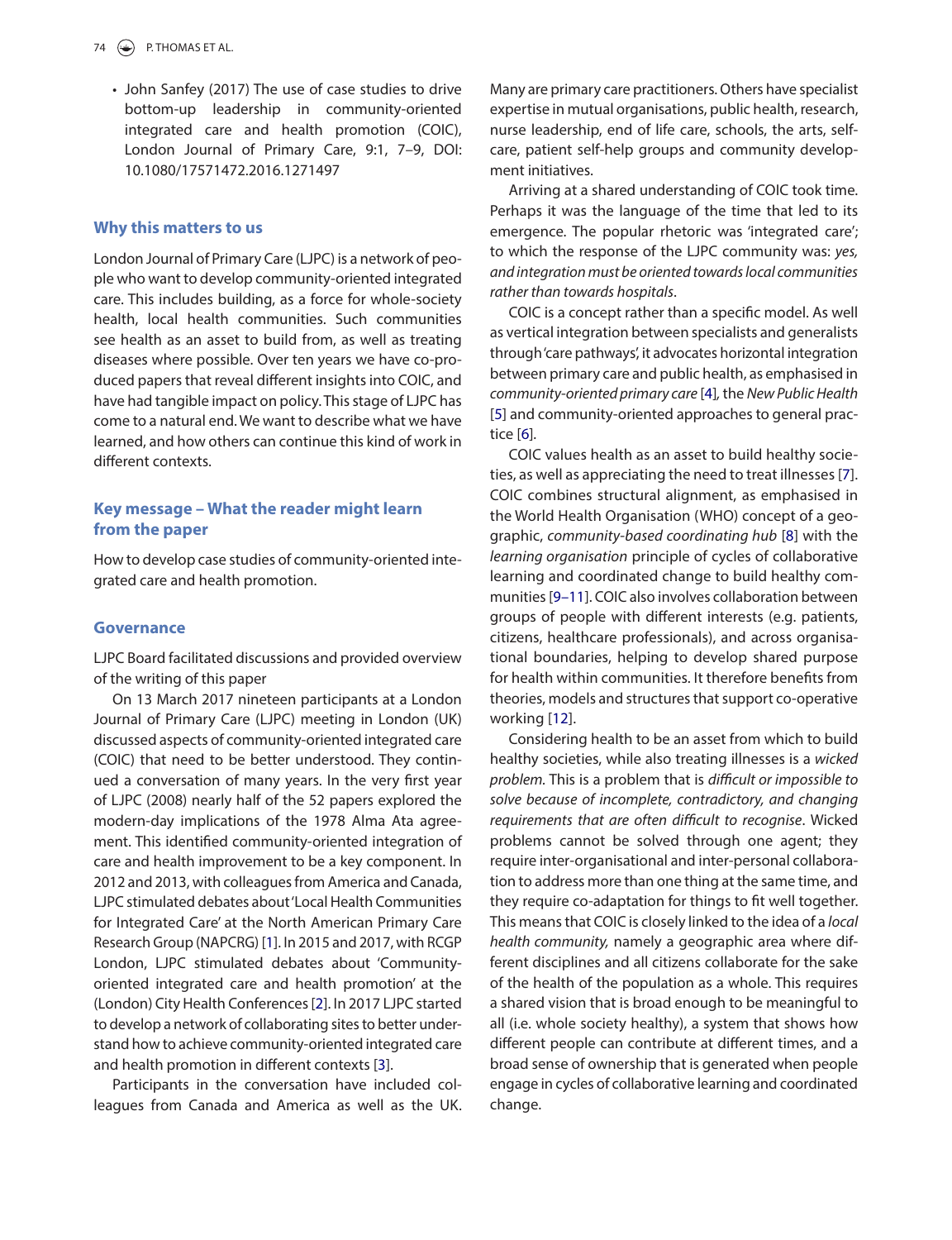## **1. International conversations about community-oriented integrated care**

<span id="page-3-0"></span>Ever since the 1978 WHO conference at Alma Ata, countries throughout the world have recognised that efforts for care and health improvement need to be integrated at local, community level to produce a healthy society. It came to be called 'Strong' or 'Comprehensive' Primary Health Care [[13](#page-8-10)]. This was reaffirmed in 2008 when the WHO Director General Margaret Chan again advocated *community*-*based coordinating hubs* – *reorganisation of health services as primary care … coordinator of a comprehensive response at all levels……that secures healthier communities, by integrating public health actions with primary care and by pursuing healthy public policies across sectors* [[8](#page-8-4)]*.*

Throughout the world, in one way or another, since 1978 the concept of COIC has been advanced. There are now 1400 Healthy City Programmes which are working towards the ideal of whole society health. The latest phase of the Healthy City movement, from 2018, will emphasise the six 'P's – People, Place, Participation, Prosperity, Peace and Planet. These will feature in the Alma Ata 40th Anniversary Conference in October 2018 (in newly-named Almaty) that will also call for the support of 20,000 elected city mayors and political leaders who advocate the six 'P's by the year 2020.

In the UK, with the Five Year Forward View, COIC has finally come of age. It is an intrinsic part of the Accountable Care concept, more recently termed *Integrated Care Systems,* currently being implemented throughout the UK. It reflects explorations by all political parties of a 'new localism' where naive 'top down' control and 'bottom up control' are both replaced by a more equal and dialogic relationship between local and central functions [\[14\]](#page-8-11).

The current commissioning paradigm is likely to be replaced with one based on capitation budgets that will be shared between provider organisations in Primary Care, Acute and Community Trusts, and Social Care. This new paradigm focuses on whole population outcomes. COIC is an essential and hitherto undervalued component in the integration of health and social care services, intended to be delivered at local, community level through *community networks*. The word 'local' is important here, because the range of things that affect health are part of the fabric of lives being lived. Further away, for example in a hospital, the focus tends to be on the disease rather than the person. 'Community' is important because trusted relationships between multiple agencies can have effects more than the sum of the parts. A geographic locality is important to provide a shared developmental space where different organisations can creatively interact.

Secondary Care will probably hold the lion's share of capitated budgets within Integrated Care Systems. <span id="page-3-2"></span>However, these new contracts will be judged by population health outcomes, and will have longer time-spans with less emphasis on in-year balancing of budget. This should motivate the development of COIC strategies that promote health and prevent disease, as well as treat illness. Integrated (Accountable) Care could boost existing COIC strategies already being developed through the models of Community Development Agencies [[15\]](#page-8-12), Primary Care Homes [[16](#page-8-13)], New Care Models and Vanguard Sites [\[18](#page-8-14)]. In the West London Integrated Care Programme, movement towards COIC has been evidenced by the development of Health Networks (when collaborating for medical matters) and Local Health Communities (when collaborating for broader health concerns) [[19–21](#page-8-15)].

<span id="page-3-4"></span><span id="page-3-3"></span>In the UK, the role of Clinical Commissioning Groups (CCGs) in Integrated Care Systems will be to determine the population health outcomes against which the new contracts will be judged. In addition to the short term, focused outcomes of treating disease, evaluation of COIC will need to consider longer-term and broader impacts including the wider determinants of illness AND the wider determinants of health, local communities for health, sustained collaborative efforts, whole system impact, unexpected outcomes, and improved resilience of the individuals and communities involved.

## **2. Case studies of community-oriented integrated care**

<span id="page-3-1"></span>Community-oriented integrated care is a general concept rather than a specific model. Making it work well means applying it wisely to the specific context, preferably in a way that allows co-evolution rather than starting an entirely new system. A *case study* describes the history of a particular set of actions, how and why they were chosen, and their consequences. It is a good way to tease out the interplay of local context and generalizable principles when implementing policy [\[22](#page-8-16)].

<span id="page-3-5"></span>A network of collaborating sites could nurture case studies to help to understand COIC. These are places that are prepared to contribute to a shared exploration of the meaning of COIC in different contexts. Sometimes a case study will be the collaborating site; sometimes a collaborating site will relate to a number of case studies. Key to maximising the learning from these networks will be a publishing platform to locate papers about the cases and stimulate discussions between sites about the lessons arising from them.

To build a rich picture of case studies, the publishing platform should link papers relating to each site, including papers published in other places. To track the evolution of ideas across larger areas it should enable inter-site conversations. This sharing of ideas and experiences about a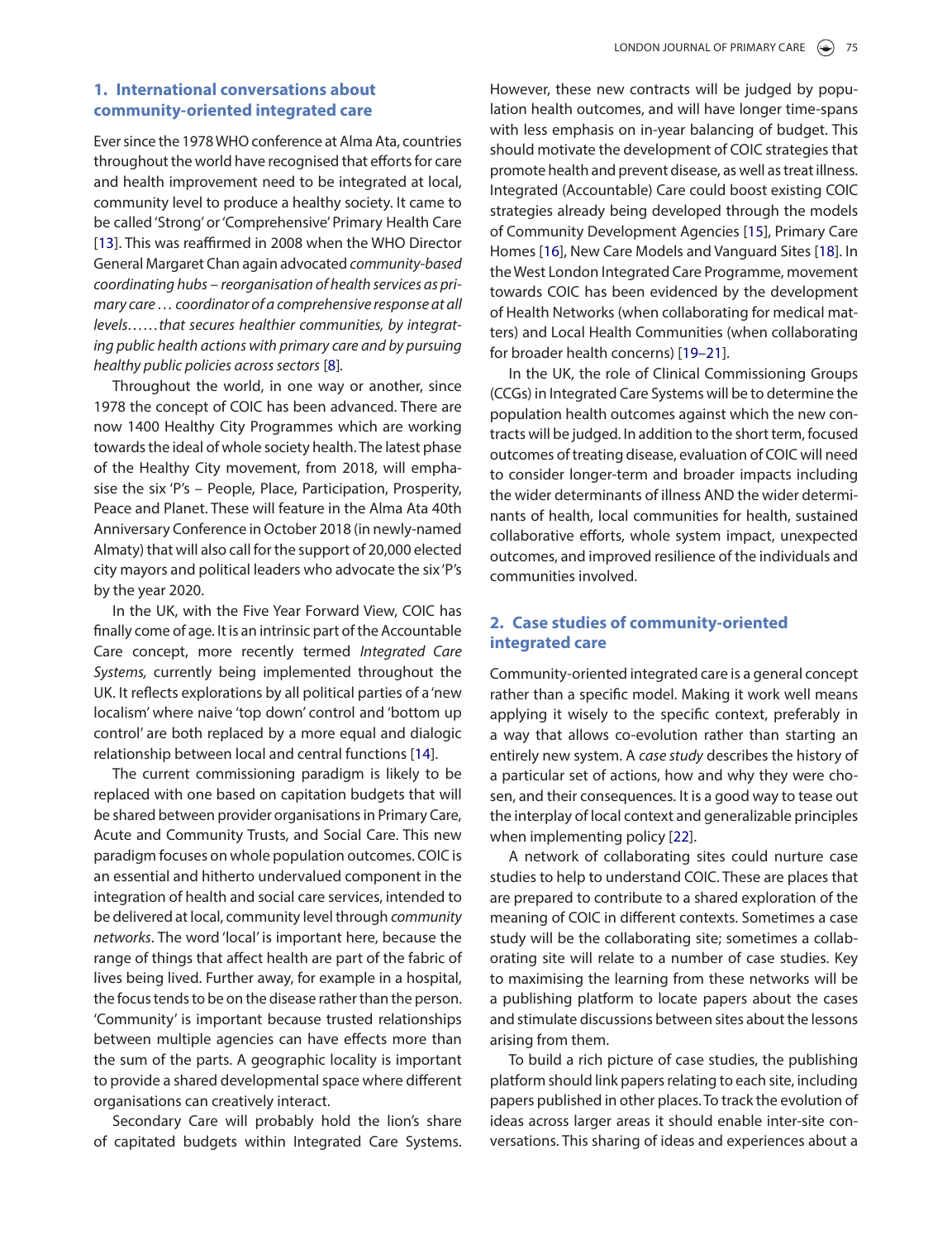theme could include academic 'Reviewed' papers that use a recognisable evaluation methodology and 'Landscape' papers that provide anecdotes and stories. One method that LJPC has been exploring includes week-long (Google Plus) discussions of the policy implications of a set of published papers, coupled with hour-long 'Twitter Storms' – summaries then curated by a multidisciplinary team. The publishing platform should also help researchers to develop an appropriate research methodology [[22\]](#page-8-16) and support authors to write well.

Within a case study, a core leadership team should 'hold' the overall story and use methods that enable deep and ongoing discussion within the site itself, using all available data including lived experience. As well as evaluating structures and outcomes, case studies should evaluate the co-creative processes of COIC that build communities and integrate different processes. They should track how this activity informs policy for whole society health and reveals new research needs. Evaluation of such broad and inter-linked activities cannot be done with simple measures. It requires multi-method, multi-sector, whole systems research. Guba and Lincoln propose that '4th Generation Evaluation' [\[23](#page-8-18)] has the power to do this – it is a form of participatory action research that generates insights from the three inquiry paradigms of positivism, critical theory and constructivism (quantitative and qualitative insights) and subjects all to broad stakeholder critique at a series of stages to shape the next stages of the emerging story.

<span id="page-4-0"></span>Case studies would include a foundation paper that describes their story, including their social and political context as well as service configurations. This describes their unique context. They can later refer back to this paper as the story unfolds. For example, a foundation paper could describe:

- The goal of the programme, and how the goal came to be established
- Partner organisation roles and boundaries, including community and voluntary sectors
- Disciplinary & organisational participation and their leadership institutions
- Funding sources and flows
- Morbidity and demographics
- Evaluation and key metrics
- Theories and models of change
- Implementation strategies, barriers and facilitators
- Training and skills development
- Wider determinants of health and illness, including employment and employability
- Health education initiatives
- What they can contribute to local and national policy

Later papers from a case study would develop the story and share key learning to contribute to the debate on the development of COIC. They could also show change in sets of routinely-gathered data alongside other sources of information, through sequential cycles of development.

## **3. Elements of COIC that need better understanding**

The following aspects of COIC are insufficiently understood, and need further exploration:

#### *3.1. Different models of integrated working*

Case studies of COIC need to clarify their theories of change and models of action, not only adapting the principles to their changing local contexts but also ensuring they are understood by other disciplines within their community of interest.

They also need to clarify whether their aims are to Integrate: (a) medical practice, (b) multidisciplinary teams, or (c) networks, communities and systems. Mead's 2006 study of primary care innovation in 31 countries provided an important analysis of primary care systems across the world that still has important lessons for today. It revealed six ideal types of primary care organisation, namely outreach franchise; reformed polyclinic; extended general practice; district health system; managed care enterprise; community development agency. Of these, the *community development agency* most obviously develops communities for health, beyond medical care. Meads examined case studies in Peru, Costa Rica, Venezuela and Bolivia, in which they maintained: *health is a citizen, not a profession issue* (p. 100) [\[15\]](#page-8-12).

Further analysis of Mead's work revealed that his six ideal types naturally cluster into three models of different kinds of integration that case studies might recognise. Evaluation and lessons learned could consider the extent to which case study sites relate to these models:

- Model 1: Outreach franchise and polyclinic integrating through medical practice.
- Model 2: Extended general practices and district health systems – integrating through multidisciplinary teams.
- <span id="page-4-1"></span>Model 3: Managed care and community development agencies – integrating through networks, communities and systems [\[24\]](#page-8-17).

#### *3.2. Policy for whole system collaboration*

COIC requires team-working across organisational and disciplinary boundaries that helps a wider system to work as an integrated organic whole. In the UK, evaluation could explore the extent to which transition from a commissioning model of health care to the new shared capitation budget (a) facilitates such multiple-way team-working, (b)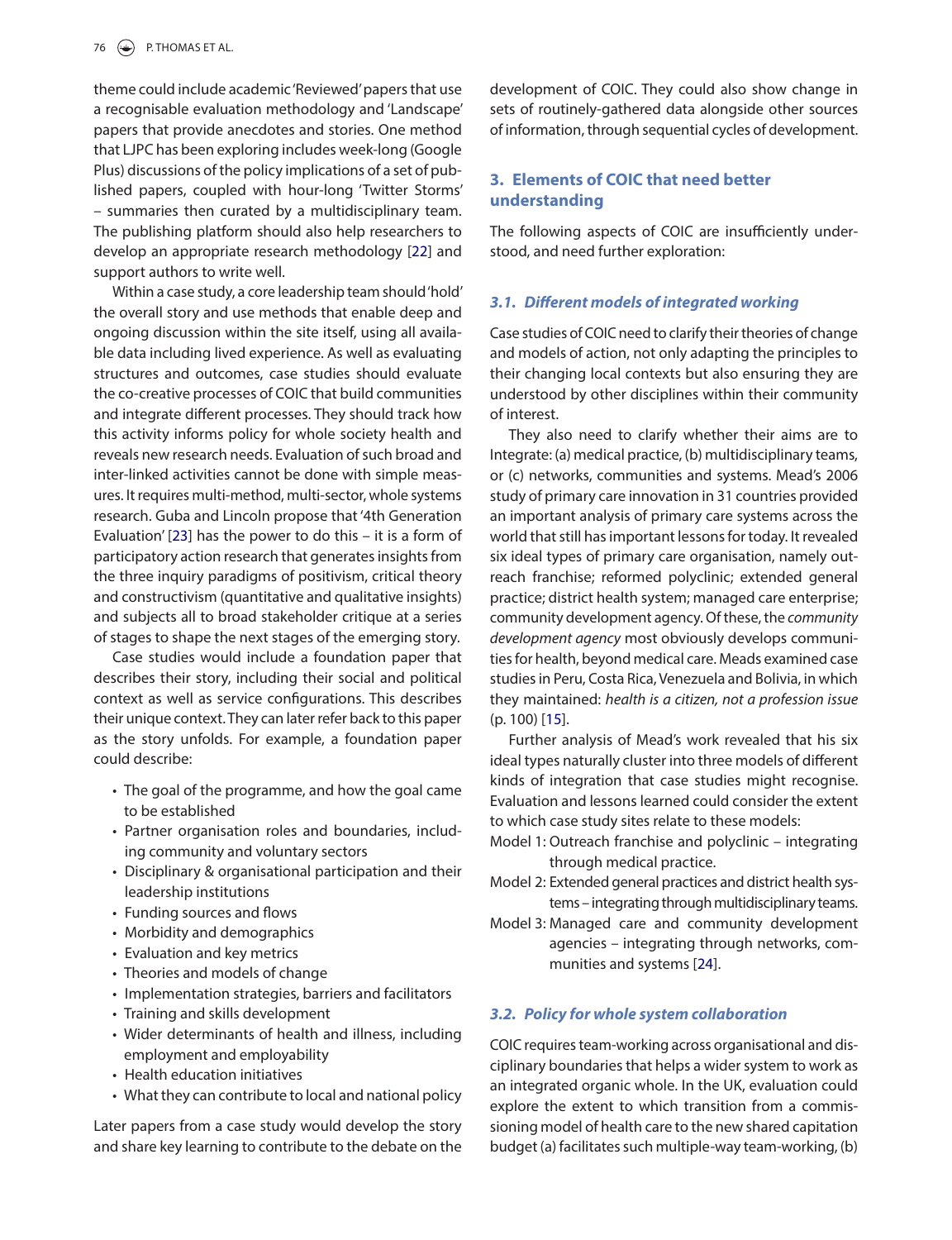enables people to feel able to help themselves and others, and (c) builds communities and networks for health.

Evaluation could focus on:

- Ways in which policy and interventions stimulate individuals and communities to see health as an asset to build healthy economies and healthy societies.
- Ways in which policy stimulates shared-care, selfcare and local communities in which citizens and practitioners routinely care about the health of others, beyond their own self-interest.
- Ways in which organisations apply principles of organisational learning to whole systems, including cycles of inter-organisational learning and change and facilitation of collaborative improvements in different parts of the system.
- Knowledge, skills and attitudes that help citizens to participate effectively in community development initiatives, and ways to re-learn these things at different stages of life.
- Mechanisms for co-creative interaction, including strategic partnerships for sustainability, adaptation to new challenges and ways to 'invest to save'.
- Ways in which theories and models from the co-operative movement help people to actively participate in health and well-being, and build communities and networks for health and well-being.
- Organisational and structural arrangements which enable people to collaborate across organisational and disciplinary boundaries.
- Ways in which evidence-based primary prevention is commissioned and put it in the context of community-oriented integrated care [[25\]](#page-8-19).

## *3.3. Outcomes*

In 2015 the Royal Society of Arts and its partners at the University of Central Lancashire (UCLan) and the London School of Economics (LSE) published the findings of a three year study on *Connected Communities* [[26](#page-8-20)]*.* They identified four outcomes or 'dividends' from interventions designed to reveal and build community networks, each with implications for health:

- (a) *A wellbeing dividend*. Social connectedness correlates strongly with wellbeing
- (b) *A citizenship dividend*. Enhancing the citizenship opportunities of community members can improve health
- (c) *A capacity dividend*. The impact of improved health spreads through networks to build the capacity of others for improved health and wellbeing

(d) *An economic dividend*. Social relationships improve employability, civic participation as well as health, enabling potential for cost benefit in health and welfare.

Now being further evidenced by way of a parallel series of trans-disciplinary action research projects in the work of Prof. David Morris and UCLan's Centre for Citizenship and Community, these dimensions of community capital represent categories that may be adapted to help identify data for case study sites to routinely generate, in order to evaluate the overall effect of complex interventions:

- *Wellbeing:* Use of population data to develop preventive strategies, predict frailty and use social interventions to enhance welbeing. New models of care planning and more proactive approaches to chronic disease management. Change in tracer markers (e.g. blood sugar control). Markers of health including action competence and social-connectedness that reveal the degree to which people have positive life stories and networks of relationships.
- *Citizenship:* Self-care. Participation in improvement projects. Co-produced Social Prescribing models. Use of services by patients who have and don't have a Care Plan.
- *Capacity:* Patient and Staff satisfaction and competence. Networks of multidisciplinary leadership teams and stakeholder feedback of their effectiveness.
- *Economic:* Unscheduled consultations and admissions of patients with and without a Care Plan. Risk to patients, staff and the system as a whole need to be continually assessed and anticipated, to provide optimal safety.

<span id="page-5-0"></span>Many public service organisations, including general practices and hospitals, routinely code clinical episodes. Data can be amalgamated from these databases to measure changes in many of the above outcomes, by practice, locality and larger areas like boroughs and cities.

## <span id="page-5-1"></span>*3.4. Interaction between organisations within a community of interest*

Individual organisations such as general practices, have a set of tasks to undertake, and an organisational purpose to fulfil. These tasks can be done in ways that enhance or diminish relationships with other organisations and disciplines. Organisations that have shared purpose within a community of interest can work collaboratively to improve a range of issues. Case studies can describe the mechanisms they use to collaborate and to ensure that those tasks enhance relationships with other disciplines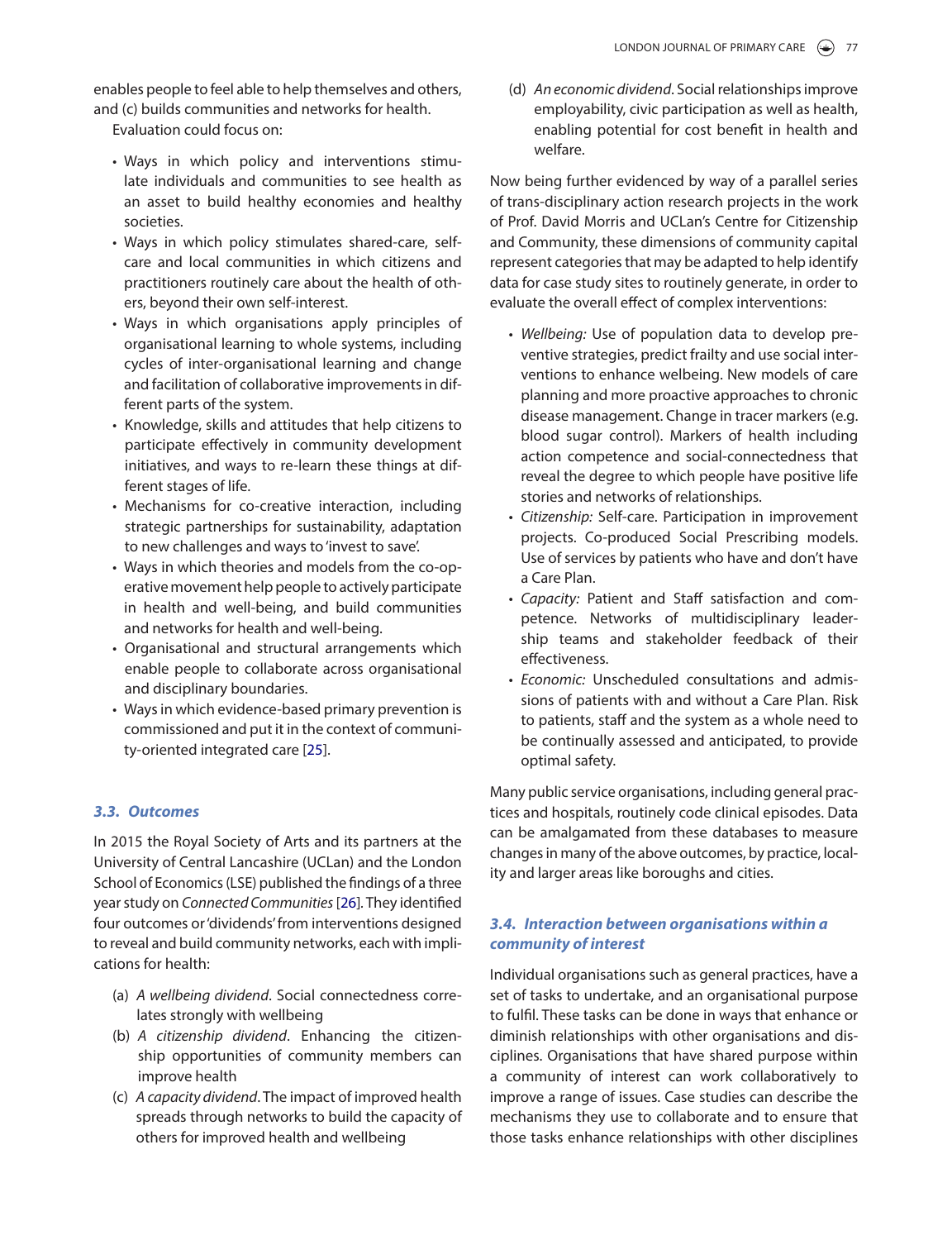and enable individuals and teams to span organisational boundaries. For example, (a) Seasons of activity coupled with an annual calendar of events help different organisations to align their ways of working, (b) Formal agreements support a series of complex collaborations, (c) Live Manuals help to remind everyone of the things they have agreed to do, (d) Local discussions about data assist realtime evaluation and co-adaptation [\[27](#page-8-21)].

Evaluation could focus on:

- *Local health communities.* Models and interventions that support the development of community-based coordinating hubs as local communities for health, including measures of social cohesion.
- *Care pathways into and out of community hubs.* The cost and quality of care pathways could be monitored, to include numbers, speed of access, satisfaction and diseases treated.
- *Adequacy of professional roles.* The rationale for new professional roles could be described and their effect piloted.
- *Mechanisms for collaboration.* Organisational and structural arrangements for collaboration and co-operation across organisational boundaries can be explored and evaluated.

## *3.5. Infrastructure of facilitation and communication*

To make COIC happen at scale and be sustained over time, case studies need an infrastructure of communication and facilitation that supports projects, generates data and develops leaders to advance collaboration. These need to support both hospital and community practitioners and managers, and be explained in languages that each can relate to. For example, medical specialists are likely to appreciate the value of collaboration to prevent diseases, but less easily see the value of social cohesion as a health asset in its own right. Evaluation could focus on:

- *Applied research units* that support all aspects of collaborative improvement, using fourth generation evaluation to facilitate multi-perspective evaluation [[23\]](#page-8-18).
- *Mechanisms* in different parts of society, beyond healthcare, to support boundary-spanning learning and change for shared care, health promotion and community development.
- <span id="page-6-3"></span>• *Large group formats.* Large group events such as Open Space [\[28\]](#page-8-22) Future Search [[29\]](#page-8-23), Appreciative Inquiry [[30](#page-8-24)] and Real Time Strategic Change [[31\]](#page-8-25) help large numbers of people from different disciplines to creatively interact.

### *3.6. Strategies to develop and sustain leadership*

<span id="page-6-5"></span>Leadership for COIC combines sense-making [[32](#page-9-0)] with 'heroic' individual actions. Networks of multi-disciplinary leadership teams, including specialists and generalists, can help various constituencies to make sense of the complexity that might otherwise overwhelm them. They can help people to reach out rather than retract. Evaluation could focus on:

- <span id="page-6-0"></span>• *Networks of multidisciplinary leadership teams*. Leadership teams need to be recruited and supported to learn how to engage people and organisations in coordinated cycles of inter-organisational, inter-disciplinary learning and change and link these to established functions such as professional bodies, policy-making organisations and funding bodies.
- *Community development*. Leaders need to understand and meaningfully apply community development principles. They need to understand that cooperative working often happens when people cannot get 'market share' and can cease when a new way of working is established so ongoing renewal is an essential aspect of sustainability.
- *Learning*. Support for leaders and leadership teams is needed to help them to devise, adapt and lead models that engage communities and help them to develop themselves and to communicate the value of their work to others. Initiatives can be led from various places, including schools and voluntary agencies (e.g. Hans Kai patient self-help groups).
- *Continual quality improvements*. Support for leadership teams could include ongoing learning about how to lead continual system-wide improvements, and succession planning. Such support needs to be targeted at a range of disciplines and their academic homes, including nursing and allied health professions, social care and voluntary groups.
- *Education sector* needs to include skills to lead and evaluate community-oriented integrated care on various curricula, including those of health professionals.

#### *3.7. Ways for citizens to learn the skills to take part*

<span id="page-6-4"></span><span id="page-6-2"></span><span id="page-6-1"></span>'Horizontal' aspects of COIC require trusted relationships in multiple directions. This can conflict with the present emphasis on individualism and compartmentalisation. Citizens and healthcare practitioners alike need to learn and re-learn how to value diversity and build resilient communities. This is needed at all stages of life, including formative and ongoing learning of health workers, new parents, primary and secondary schools, working life and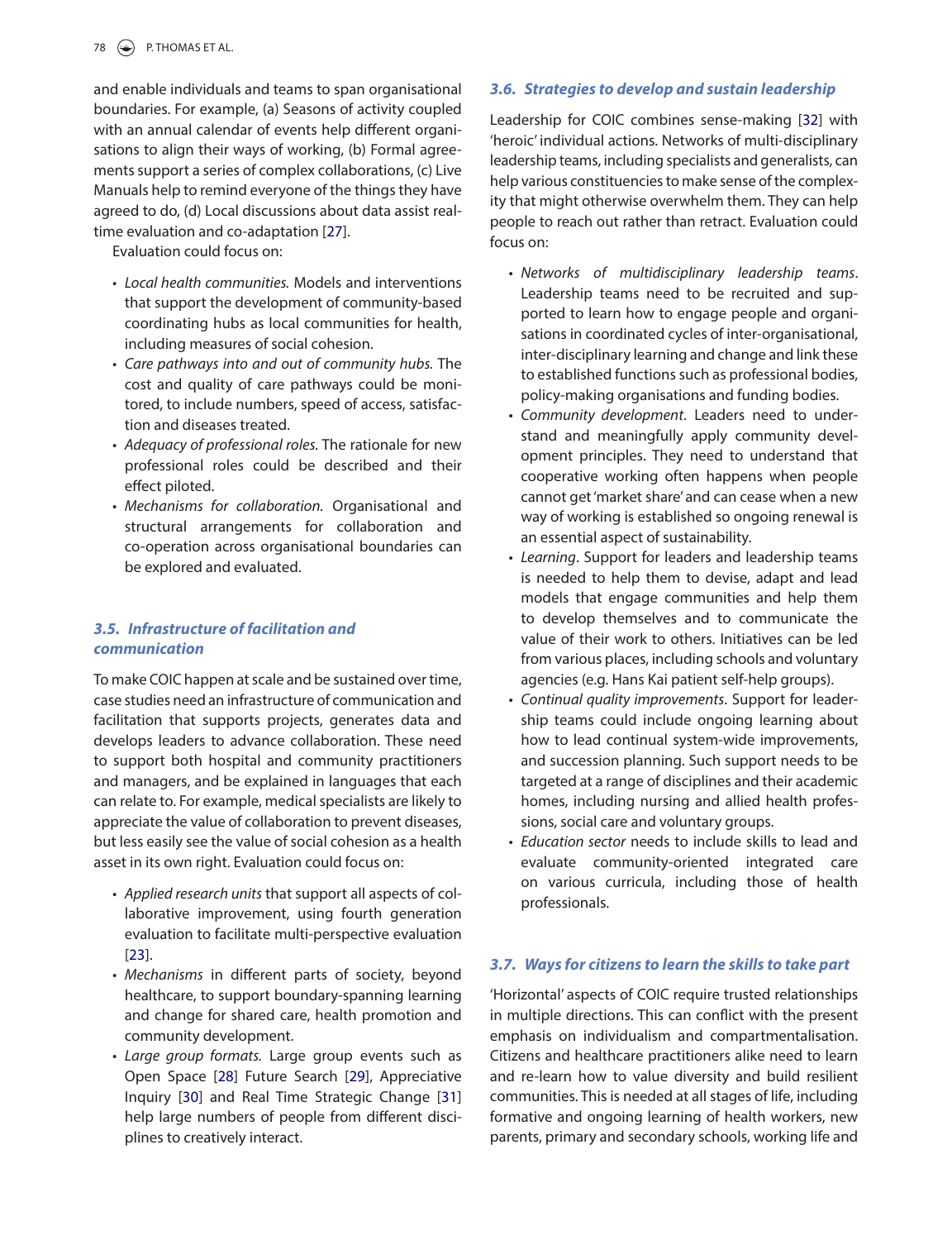the Third Age. Society needs to develop citizens who are ready, willing and able to contribute to a healthy society. Evaluation can focus on the knowledge, skills and attitudes needed to do this, including people's ability to:

- Be alive and balanced in the moment, able to adventure in unfamiliar places, be a team player, and a resilient, life-long, life-wide learner.
- Be able to conceptualise whole systems and coherent stories, see connections between parts and wholes and make timely contributions to enhance both.
- Be able to develop equal relationships and diverse communities.
- Participate formally as actors within an organisation (e.g. as members of a co-operative), and thus enable citizens as a constituency to have a voice alongside healthcare practitioners.

#### **4. Approaches to evaluation**

Throughout the world, ways to evaluate community-oriented integrated care are being considered both as a theoretical approach to systems research [[33\]](#page-9-2) and as practical evaluation of contemporary models such as the UK New Care Models [\[34\]](#page-9-3) and Primary Care Homes [\[17](#page-8-26)].

<span id="page-7-1"></span>As well as outcomes, processes of engagement that build communities of interest need to be evaluated. For example, the number of members and partners involved and what they practically do; conversations held and concluded, co-produced papers published then used to stimulate more debate and more co-production. The responsibilities of members and collaborating organisations need to be clear and the degree to which they fulfil their roles audited. One reason for this is that the 'magic' within COIC goes beyond mechanical efficiency (although that is important). The magic lies in the degree to which the process motivates participants to be creative and self-actualised, see their parts in bigger wholes, feel that they belong and are able to build trusted relationships.

## **5. Conclusion**

We need to transform health-care services, which treat illnesses one at a time through individual actions, into integrated health and care systems where community-oriented integrated care (COIC) facilitates a whole society quest for whole society health. Everyone needs to be skilled at shared-care and self-care. Everyone needs to be a team-player, system-thinker and community-developer, and everyone needs to support the development of these skills in everyone else.

LJPC has facilitated rich multidisciplinary debates over ten years about how to achieve COIC. We believe that the time is now right to set up a network of collaborating sites to pilot and evaluate case studies of COIC at scale. Case studies need to evaluate care pathways, collaborative health improvements and stakeholder engagement. This paper describes seven areas to pay attention to.

A network of collaborating sites could be thought of as interlinked *communities of interest,* united in a shared purpose to shift culture away from naïve individualism towards a healthy balance between valuing individual selves and appreciating others, and between responsibilities and rights [[35\]](#page-9-1). People should expect 'Both-And' solutions to complex issues, and be appropriately wary of simple linear and controlling 'Either-Or' solutions outside of short-term, transactional tasks.

<span id="page-7-2"></span>From primary schools to university post-graduate programmes, students need to learn and re-learn these skills and be able to evaluate complex interventions using multi-paradigm inquiry that builds communities and reveals different aspects of whole moving pictures.

<span id="page-7-3"></span>We should be alerted to the difficulty of this transformation by the fact that 2018 sees the 40th anniversary of the international Alma Ata declaration that agreed that these things are needed in healthy societies and in a healthy world. Yet, they have happened in only patchy ways and the theories, concepts and models for success remain contested.

<span id="page-7-0"></span>We hope that the 70th anniversary of the NHS and the 40th anniversary of the WHO Alma Ata Declaration will spur many to take forward these ideas.

#### **Endorsements**

The following endorse the ideas presented in this paper.

Dennis Ougrin. Consultant Child and Adolescent Psychiatrist. Clinical Senior Lecturer. Course Leader, MSc in Child and Adolescent Mental Health. Child and Adolescent Psychiatry. Institute of Psychiatry. PO85 De Crespigny Park. London SE5 8AF. 44(0)2078480957. E-mail: [dennis.ougrin@](mailto:dennis.ougrin@kcl.ac.uk) [kcl.ac.uk](mailto:dennis.ougrin@kcl.ac.uk)

John R Ashton. Professor. Former President of the United Kingdom Faculty of Public Health and Chair of the UK Public Health Association. E-mail: [johnrashton@](mailto:johnrashton@blueyonder.co.uk) [blueyonder.co.uk](mailto:johnrashton@blueyonder.co.uk)

John M. (Jack) Westfall, MD, MPH. Chair of Family Medicine. Santa Clara Valley Medical Center Health and Hospital System. San Jose, CA. E-mail: [Jack.westfall@](mailto:Jack.westfall@ucdenver.edu) [ucdenver.edu](mailto:Jack.westfall@ucdenver.edu)

Linda Lang. Professor. Senior Advisor. Baker Dearing Educational Trust. 4 Millbank, London SW1P 3JA. E-mail: [llang@utcolleges.org](mailto:llang@utcolleges.org)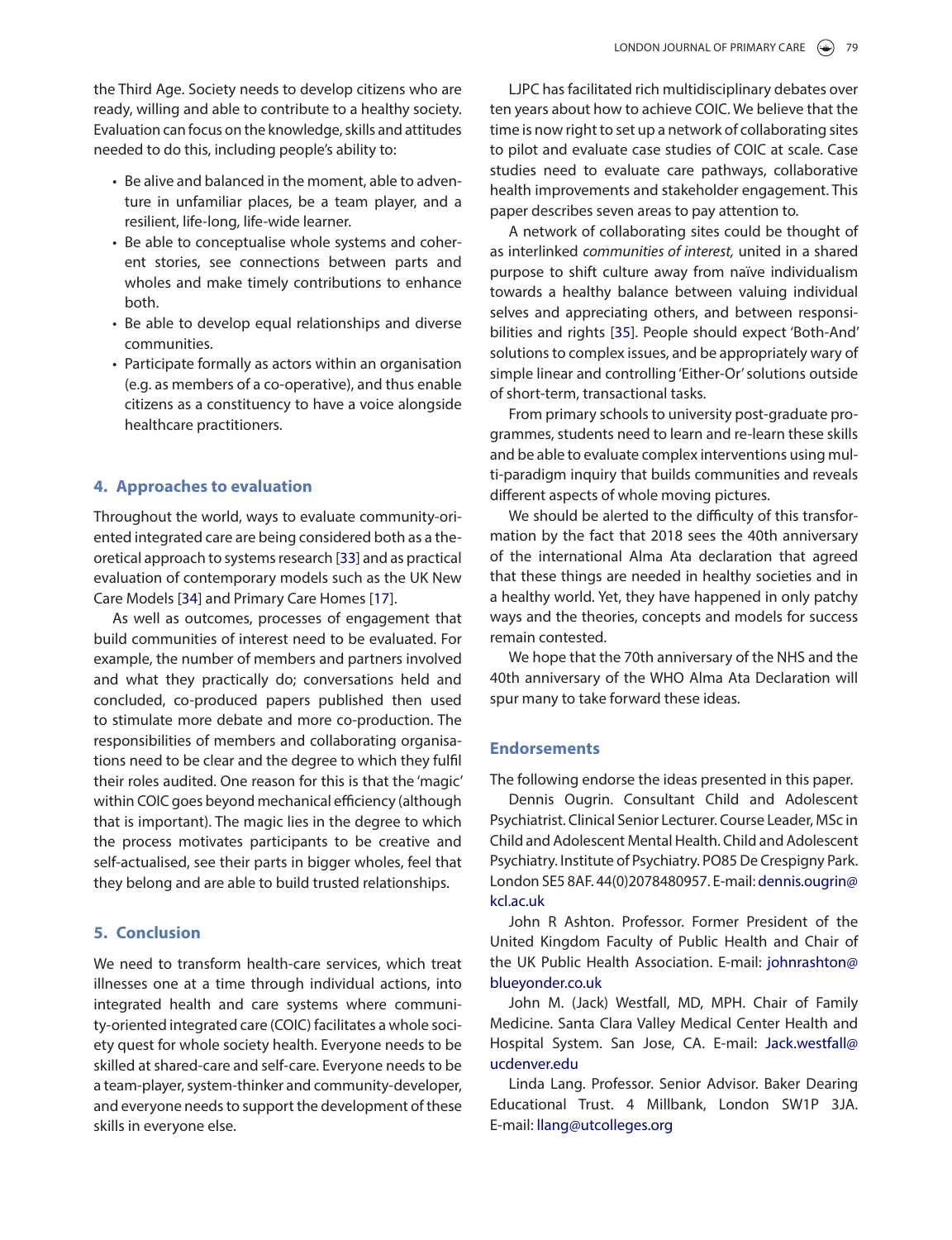Mark Spencer. Medical Director North West London Collaboration of CCGs. Expert Principal, CarnallFarrar. E-mail: [Mark.spencer@nhs.net](mailto:Mark.spencer@nhs.net)

Peter J Whitehouse. Professor. Case Western Reserve University, Cleveland USA and University of Toronto. E-mail: [peter.whitehouse@case.edu](mailto:peter.whitehouse@case.edu)

Ricky Banarsee. Professor. Director West London Research Network (WeLReN CiC). E-mail: [r.banarsee@](mailto:r.banarsee@imperial.ac.uk) [imperial.ac.uk](mailto:r.banarsee@imperial.ac.uk)

Sarah-Jane Lang. General Practice Speciality Trainee, St George's University of London. E-mail: [Sarah-jane.lang@](mailto:Sarah-jane.lang@nhs.net) [nhs.net](mailto:Sarah-jane.lang@nhs.net)

Siobhan Clarke. Managing Director of Your Healthcare CIC, London. E-mail: [siobhan.clarke@yourhealthcare.org](mailto:siobhan.clarke@yourhealthcare.org)

Steve Thomas. Clinical Director. Mental Health, Learning Disabilities & Dementia Portfolio. NHS Sheffield Clinical Commissioning Group. E-mail: [steve.thomas5@nhs.net](mailto:steve.thomas5@nhs.net)

Steve Iliffe. Emeritus Professor of Primary Care for Older People, University College London. E-mail: [s.iliffe@ucl.ac.uk](mailto:s.iliffe@ucl.ac.uk)

#### **ORCID**

*Alison Whil[e](http://orcid.org)*  <http://orcid.org/0000-0003-0955-3472>

#### **References**

- <span id="page-8-7"></span>[1] Thomas P, Nasir L, Breton M. Infrastructure to support modern primary care: the NAPCRG debate update. London J Primary Care. [2014](#page-2-0);6(2):35–38 [https://www.tandfonline.com/doi/](https://www.tandfonline.com/doi/pdf/10.1080/17571472.2014.11493411?needAccess=true) [pdf/10.1080/17571472.2014.11493411?needAccess=true](https://www.tandfonline.com/doi/pdf/10.1080/17571472.2014.11493411?needAccess=true).
- <span id="page-8-8"></span>[2] Thomas P, Burch T, Ferlie E, et al. Community-oriented integrated care and health promotion – views from the street. London J Primary Care. [2015;](#page-2-1)7(5):83–88 [https://](https://www.tandfonline.com/doi/full/10.1080/17571472.2015.1082347) [www.tandfonline.com/doi/full/10.1080/17571472.2015.1](https://www.tandfonline.com/doi/full/10.1080/17571472.2015.1082347) [082347](https://www.tandfonline.com/doi/full/10.1080/17571472.2015.1082347).
- <span id="page-8-9"></span>[3] Thomas P. Collaborating sites for community-oriented integrated care and health promotion. London J Primary Care. [2018](#page-2-2);9(1):2–6 [http://www.tandfonline.com/doi/pdf/10.1080/](http://www.tandfonline.com/doi/pdf/10.1080/17571472.2016.1271491?needAccess=true) [17571472.2016.1271491?needAccess=true](http://www.tandfonline.com/doi/pdf/10.1080/17571472.2016.1271491?needAccess=true).
- <span id="page-8-0"></span>[4] Sidney Kark. The practice of community oriented primary health care. New York (NY): Appleton-Century-Crofts; [1981.](#page-2-3)
- <span id="page-8-1"></span>[5] Ashton J, Seamore H. The new public health. Open University Press; [1988.](#page-2-4)
- <span id="page-8-2"></span>[6] Heyrman J, editor. EURACT educational agenda, european academy of teachers in general practice. Leuven; [2005](#page-2-5).
- <span id="page-8-3"></span>[7] John M. The careless society, community and it's counterfeits. [1995](#page-2-6).
- <span id="page-8-4"></span>[8] Chan M. Primary health care now more than ever. WHO; [2008](#page-2-7).
- <span id="page-8-5"></span>[9] Argyris C, Schon DA. Organizational learning 2 – theory, method and practice. Boston (MA): Addison Wesley; 1996.
- [10] Senge P. The fifth discipline. London: Century Hutchinson; 1993.
- [11] Etienne W. Communities of practice and social learning systems. Organization. 2000;7(2):225–246.
- <span id="page-8-6"></span>[12] Cliff M, Gareth S. Going with the grain: organising for a purpose. London J Primary Care. [2018;](#page-2-8)6(1):3–7. doi[:10.10](https://doi.org/10.1080/17571472.2014.11493404) [80/17571472.2014.11493404](https://doi.org/10.1080/17571472.2014.11493404).
- <span id="page-8-10"></span>[13] Macdonald JJ. Primary health care – medicine in its place. London: Earthscan; [1992](#page-3-0).
- <span id="page-8-11"></span>[14] Ferlie E. Public management 'reform' narratives and the changing organisation of primary care. London J Primary Care. [2015;](#page-3-1)3(2):76–80. doi:[10.1080/17571472.2010.11493](https://doi.org/10.1080/17571472.2010.11493306) [306](https://doi.org/10.1080/17571472.2010.11493306).
- <span id="page-8-12"></span>[15] Meads G. Primary care in the twenty-first century – an international perspective. Oxon: Radcliffe; [2006.](#page-3-2)
- <span id="page-8-13"></span>[16] Nav C, Michelle B. The primary care home model. National Association of Primary Care; [2017](#page-3-3). [cited 2017 Mar 21]. Available from: [https://www.kingsfund.org.uk/sites/default/](https://www.kingsfund.org.uk/sites/default/files/media/Dr%20Nav%20Chana%20and%20Michelle%20Bull.pdf) [files/media/Dr%20Nav%20Chana%20and%20Michelle%20](https://www.kingsfund.org.uk/sites/default/files/media/Dr%20Nav%20Chana%20and%20Michelle%20Bull.pdf) [Bull.pdf](https://www.kingsfund.org.uk/sites/default/files/media/Dr%20Nav%20Chana%20and%20Michelle%20Bull.pdf)
- <span id="page-8-26"></span>[17] Kumpunen R, Rosen R, Kossarova L, et al. Primary care home. Evaluating a new model of primary care. Research report. Nuffield Trust; [2017](#page-7-0). [https://www.nuffieldtrust.org.](https://www.nuffieldtrust.org.uk/files/2017-08/pch-report-final.pdf) [uk/files/2017-08/pch-report-final.pdf](https://www.nuffieldtrust.org.uk/files/2017-08/pch-report-final.pdf)
- <span id="page-8-14"></span>[18] NHS England. New care models – supporting the design and implementation of new care models in the NHS. NHS England: [2016.](#page-3-4) Available from: [www.england.nhs.uk/](http://www.england.nhs.uk/ourwork/new-care-models/) [ourwork/new-care-models/](http://www.england.nhs.uk/ourwork/new-care-models/)
- <span id="page-8-15"></span>[19] Samantha R, Neha U, Raj C, et al. Learning from the integrated care pilot in west London. London J Primary Care. 2015;5(1):59–62. doi:[10.1080/17571472.2013.11493](https://doi.org/10.1080/17571472.2013.11493376) [376](https://doi.org/10.1080/17571472.2013.11493376).
- [20] Andrew S. The integrated care pilot in north west London. London J Primary Care. 2015;5(1):8–11. doi:[10.1080/17571](https://doi.org/10.1080/17571472.2013.11493362) [472.2013.11493362.](https://doi.org/10.1080/17571472.2013.11493362)
- [21] Raj C, Neha U, Laura N, et al. How ealing health networks can contribute to efficient and quality healthcare. London J Primary Care. 2018;5(2):84–86. doi:[10.1080/17571472.20](https://doi.org/10.1080/17571472.2013.11493385) [13.11493385.](https://doi.org/10.1080/17571472.2013.11493385)
- <span id="page-8-16"></span>[22] John S. The use of case studies to drive bottom-up leadership in community-oriented integrated care and health promotion (COIC). London J Primary Care. [2018](#page-3-5);9(1):7–9. doi:[10.1080/17571472.2016.1271497.](https://doi.org/10.1080/17571472.2016.1271497)
- <span id="page-8-18"></span>[23] Egon G, Yvonna L. Fourth generation evaluation. Newbury Park (CA): Sage; [1989.](#page-4-0)
- <span id="page-8-17"></span>[24] Thomas P, Meads G, Moustafa A, et al. Combining horizontal and vertical integration of care: a goal of practice based commissioning. Qual Primary Care. [2008;](#page-4-1)16(6):425–432.
- <span id="page-8-19"></span>[25] Naylor C, Imison C, Addicott R, et al. Transforming our health care system: ten priorities for commissioners. Kings Fund; [2015.](#page-5-0)
- <span id="page-8-20"></span>[26] Matthew P, editor. Community capital – the value of connected communities. RSA, UCLan & LSE; [2015.](#page-5-1) Available from: [https://](https://www.thersa.org/discover/publications-and-articles/reports/community-capital-the-value-of-connected-communities) [www.thersa.org/discover/publications-and-articles/reports/](https://www.thersa.org/discover/publications-and-articles/reports/community-capital-the-value-of-connected-communities) [community-capital-the-value-of-connected-communities](https://www.thersa.org/discover/publications-and-articles/reports/community-capital-the-value-of-connected-communities)
- <span id="page-8-21"></span>[27] Thomas P. Collaborating for health. Abingdon: Routledge; [2018.](#page-6-0)
- <span id="page-8-22"></span>[28] Owen H. Open space technology – a user's guide. San Francisco (CA): Berrett-Koehler; [1997.](#page-6-1)
- <span id="page-8-23"></span>[29] Marvin W, Sandra Janoff. Future search – an action guide to finding common ground in organizations and communities. 2nd ed. San Francisco (CA): Berrett-Koehler; [2000](#page-6-2).
- <span id="page-8-24"></span>[30] Cooperrider DL, Sorenson PF, Yaeger TF, et al. Appreciative inquiry: an emerging direction for organizational development. Champaign (IL): Stipes; [2001](#page-6-3).
- <span id="page-8-25"></span>[31] Bunker BB, Alban B. Large group interventions – engaging the whole system for rapid change. California: Jossey-Bass; [1997](#page-6-4).